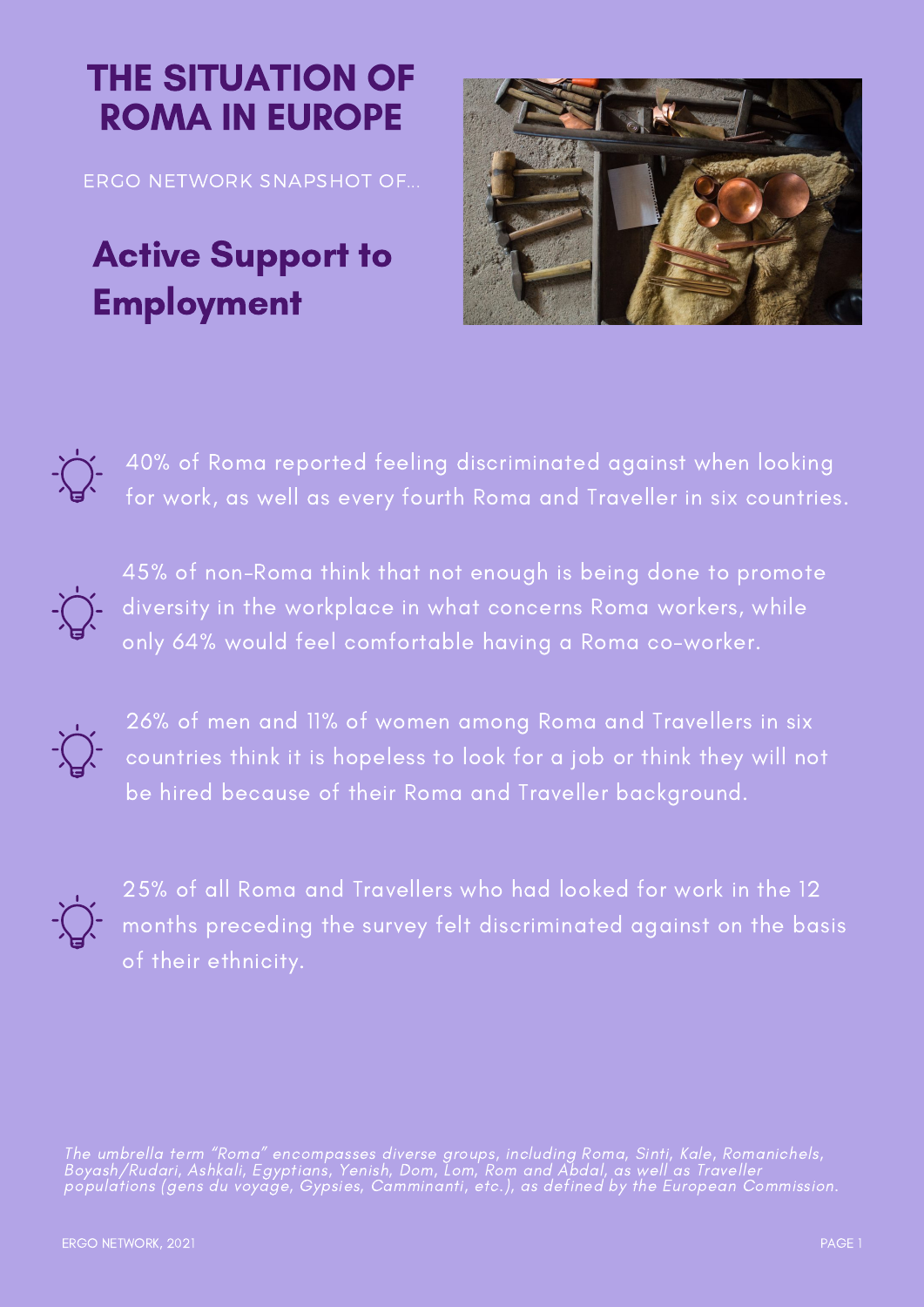Public Employment Services, and particularly private employment agencies, often engage in 'creaming' practices, where those easiest to place are supported first, while those furthest from the labour market, which often include Roma jobseekers, are left behind.

An "employment-first" approach doesn't always work when dealing with people in complex, difficult circumstances such as poverty, debt, low skills, poor health, inadequate housing, etc.

These require tailored, integrated approaches, rooted in the reality of each individual and providing comprehensive pathways, which begin with adequate income and quality services. This approach is particularly relevant in a post-pandemic reality, with Roma communities having been disproportionately hit by Covid-19 and associated measures.

Lastly, diversity is not considered an asset in the labour market, and discrimination in the job market – on behalf of employment services, employers, other employees etc. – is insufficiently tackled.



Having more Roma in employment breaks the cycle of poverty and disadvantage, helps counter widespread discrimination, creates positive role models and contributes to a more inclusive and resilient economy.

Employment is one of the four sectoral priorities of the EU Strategic Framework for Roma Equality, Inclusion and Participation, while decent work is one of the Sustainable Development Goals (8).